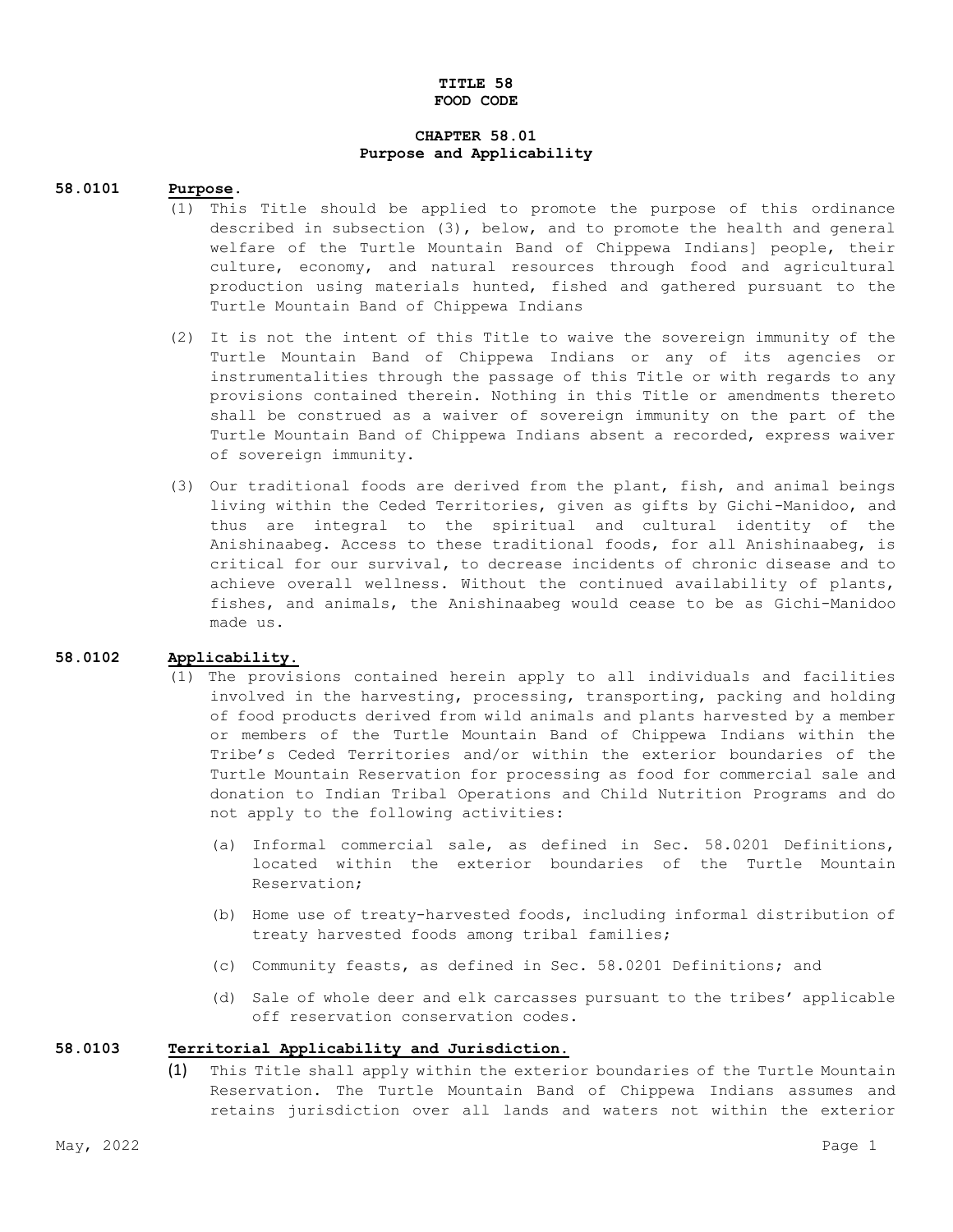boundaries of the Turtle Mountain Reservation as permitted by any law, convention, charter, compact and/or agreement.

(2) The Tribal Court of the Turtle Mountain Band of Chippewa Indians shall have exclusive jurisdiction to prosecute violations of this Title.

#### **58.0104 Rights Reserved.**

Nothing in this title, or any regulations adopted pursuant hereto, shall diminish the rights reserved by the Turtle Mountain Band of Chippewa Indians and its members or deprive the governing body of the Turtle Mountain Band of Chippewa Indians of the right to modify, amend or repeal this title.

# **Chapter 58.02 Definitions**

#### **58.0201 Definitions.**

The words in quotations shall be defined within this Title as follows:

- (1) **"Adequate"** means that which is needed to accomplish the intended purpose in keeping with good public health practice.
- (2) **"Adequately reduce microorganisms of public health significance"** means reduce the presence of such microorganisms to an extent sufficient to prevent illness.
- (3) **"Adulteration" or "Adulterated"** means food that:
	- (a) Bears or contains any poisonous or deleterious substance in a quantity which may render it injurious to human health, including containing any hard, inedible fragments of material measuring 7 mm or larger in any direction; or
	- (b) Bears or contains any poisonous or deleterious substance for which no safe tolerance has been established by law; or
	- (c) Consists in whole or in part of any filthy, putrid or decomposed substance, or is otherwise unfit for human consumption; or
	- (d) Has been processed, packed or held in unsanitary conditions whereby it may have become contaminated with filth, or whereby it may have become injurious to human health; or
	- (e) Has been processed, prepared, packed or held under any insanitary conditions whereby there is a reasonable probability that it might have been contaminated with filth or rendered injurious to health; or
	- (f) Is in whole or in part the product of a diseased animal or an animal which has died otherwise than by slaughter or lawful harvest in the wild with the application of appropriate field-dressing techniques; or
	- (g) Is packaged within a container comprised in whole or in part of any poisonous or deleterious substance which may render the contents injurious to health.
- (4) **"Amenable wild-harvest food"** means safe, wholesome and unspoiled foods derived from free-ranging animals, plants and fungus available for harvest by Anishinaabeg of the Turtle Mountain Band of Chippewa Indians within the Turtle Mountain Reservation.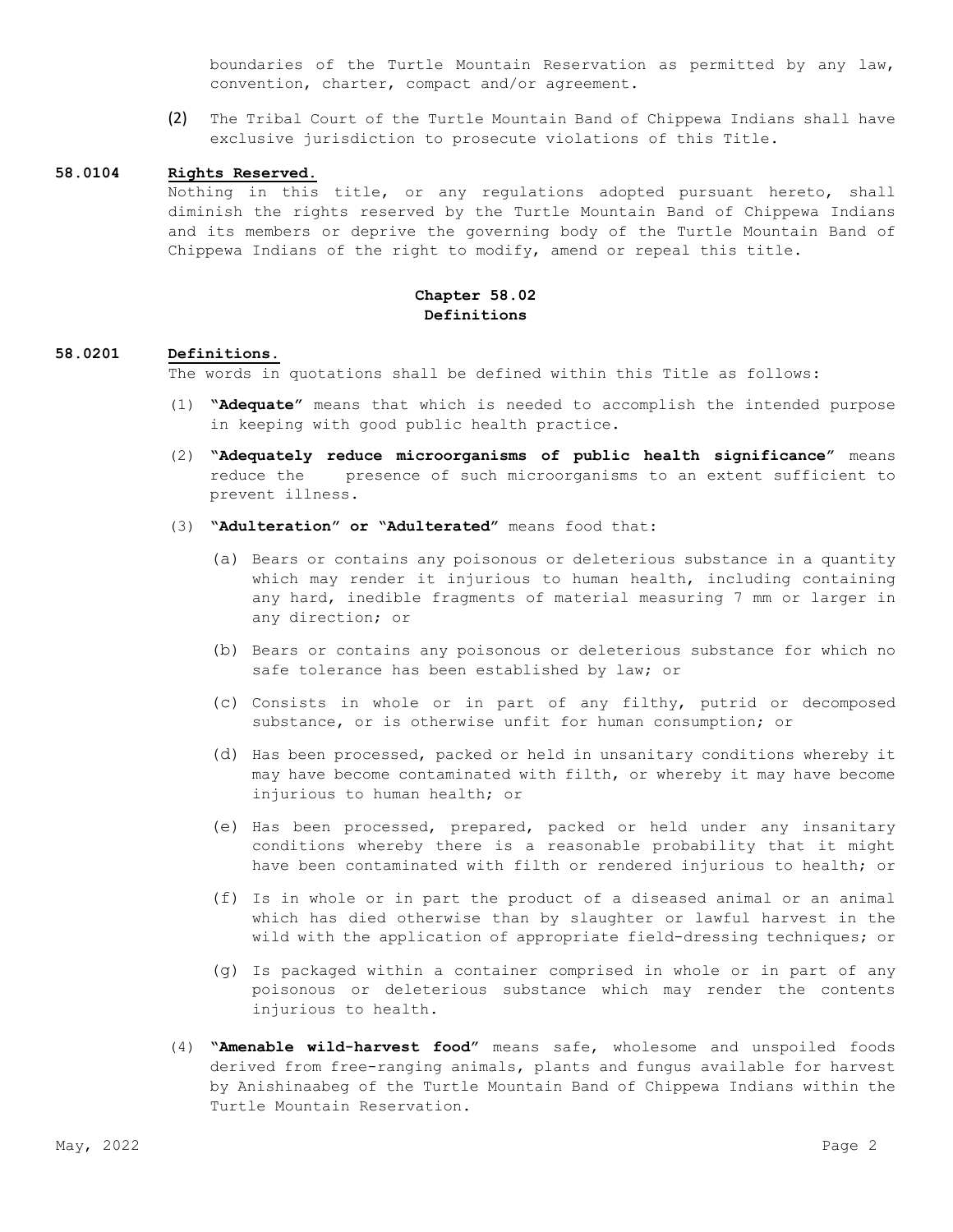- (5) **"Animal excreta"** means liquid or solid animal waste.
- (6) **"Class 1 food"** means those foods processed pursuant to this Title, available for sale within the exterior boundaries of the Turtle Mountain Band of Chippewa Indians Reservation, to individual tribal members only.
- (7) **"Class 2 food"** means those foods processed pursuant to this Title, available for sale to Indian Tribal Organizations and Child Nutrition Programs for which a majority of the consumers served are tribal members.
- (8) **"Class 3 food"** means those foods processed pursuant to this Title, available for sale to a general consumer base, which includes non-tribal members and retail institutions.
- (9) **"Community feast"** means the provision of ready-to-eat food for an Anishinaabe cultural or spiritual purpose by members of the TMBCI, where no monetary exchange is necessary or expected.
- (10) **"Corrective action"** means procedures to be followed when a deviation occurs.
- (11) **"Covered produce"** means produce (e.g. Juneberries, raspberries, salad greens, etc.), which strawberries, snake berries are consumed raw and not subject to commercial processing that adequately reduces the presence of microorganism of public health significance. Covered produce does not include produce that is rarely consumed raw, such as wild mushrooms, dandelions. Traditional foods and medicines: sage, sweet grass
- (12) **"Critical Control Point"** means a point, step or procedure in a food process at which a control can be applied, and a food safety hazard can as a result, be prevented, eliminated or reduced to acceptable levels.
- (13) **"Critical limit"** means the maximum or minimum value to which a physical, biological or chemical parameter must be controlled at a critical control point to prevent, eliminate or reduce to an acceptable level, the occurrence of the identified food safety hazard.
- (14) **"Cross-contact"** means unintentional incorporation of a food allergen into another food through accidental transfer.
- (15) **"Cross-contamination"** means transfer of pathogens from food or a surface to another food or food contact surface.
- (16) **"Field dressing"** means the removal of internal organs of a wildlife carcass, which is performed at or near the point of kill.
- (17) **"Fish"** means a limbless cold-blooded vertebrate animal with gills and fins, living wholly in water.
- (18) **"Fishery product"** means any human food product in which fish is a characterizing ingredient.
- (19) **"Food"** means any raw, cooked, or processed edible substance, or beverage, or ingredient intended for human consumption and includes ice and water.
- (20) **"Food contact surface"** means those surfaces that contact human food, including the surfaces of equipment and utensils, and those surfaces from which drainage, or other transfer, onto food or other food surfaces ordinarily occurs during the normal course of operations.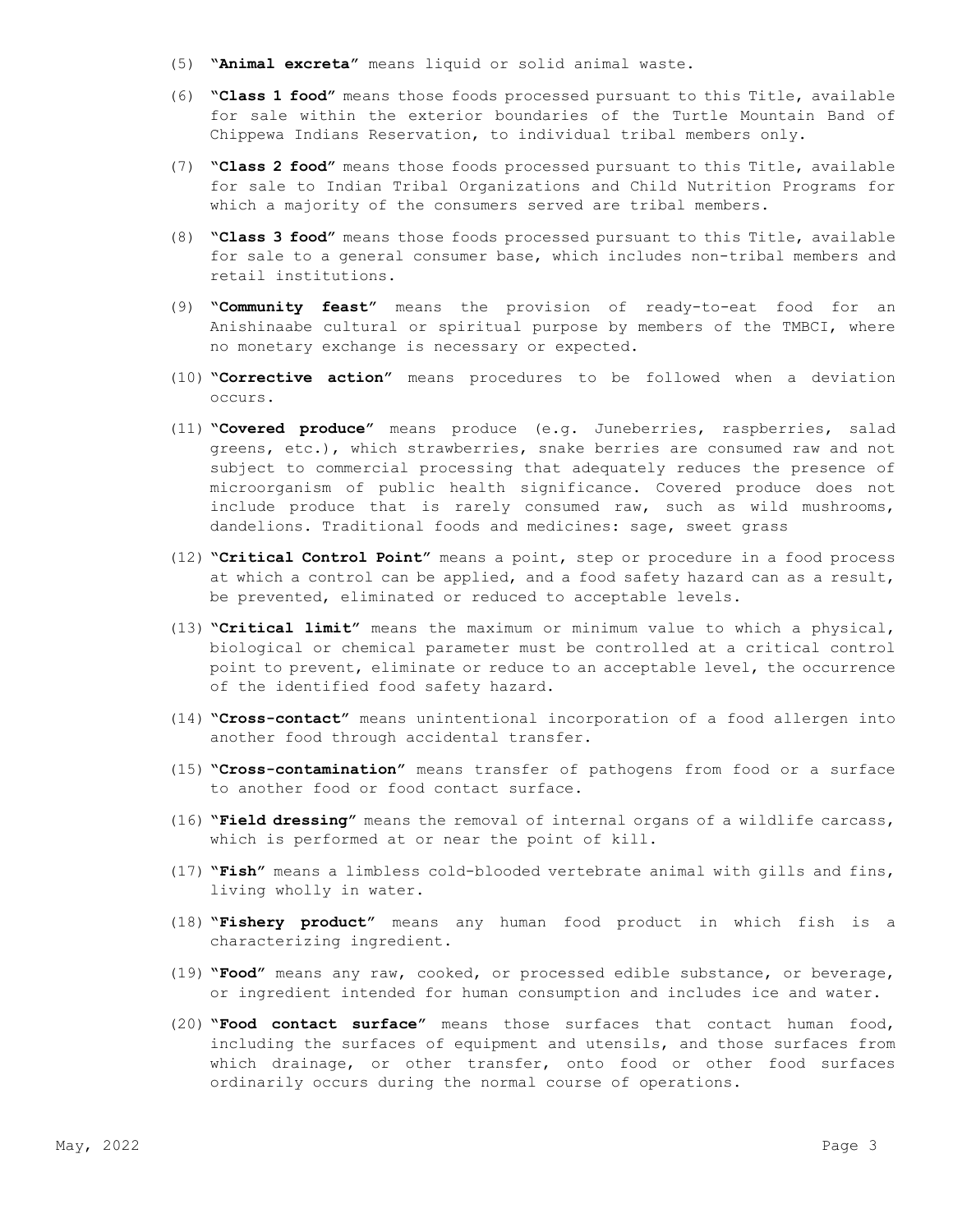- (21) **"Food processing plant"** means any place used primarily for the processing of class 2 and 3 foods. Food processing plant does not include a residential dwelling or any of the following:
	- (a) A retail food establishment, restaurant, or other similar establishment if the amenable wild-harvest food processing activities at the establishment are authorized by a license;
	- (b) A harvest vessel, if practices are limited to those such as heading, eviscerating or freezing fish for holding on board;
	- (c) A place used solely for washing or packaging fresh or otherwise unprocessed produce;
	- (d) A place solely used for fielddressing wild game prior to further processing; or
	- (e) A place solely used for processing a limited volume of low-risk foods and/or class 1 meat products and/or class 1 fish products.
- (22) **"Food safety hazard"** means any biological, chemical or physical property that may cause a food to be unsafe for human consumption.
- (23) **"Game animal"** means an individual of a wildlife species of animal used by the Anishinaabe for food that has not been raised in captivity.
- (24) **"HACCP system"** means the HACCP plan in operation, including the HACCP plan itself.
- (25) **"Hazard or hazardous"** means any biological or chemical agent that has the potential to cause injury in the absence of its control.
- (26) **"Harvest"** when used in reference to wildlife animals, means the killing of the animal.
- (27) **"Informal commercial sale"** means the provision of ready-to-eat food, in an irregular or non-reoccurring basis, prepared on behalf of the Turtle Mountain Band of Chippewa Indians or by members of the Turtle Mountain Band of Chippewa Indians for a commercial purpose, where the majority of the consumers are members of the Turtle Mountain Band of Chippewa Indians.
- (28) **"Information fact panel" or "IFP"** means a label with required information that appears on a location on the product other than the front of the product.
- (29) **"Jerky"** means a ready-to-eat (RTE) dried meat product that is considered shelf stable (i.e. does not require refrigeration after proper processing). (31) "Low-acid fruit preserves" means fruit jelly, fruit jam and fruit preserves with a pH of 4.6 or lower.
- (30) **"Low-acid pickled produce"** means produce, which has been pickled or packed in a can or jar for pickling, with a pH of 4.6 or lower.
- (31) **"Low-risk food"** means a food item intended for human consumption that does not require a time and temperature control or refrigeration to remain safe, and has been shown to not support the growth of pathogenic bacterial or other foodborne pathogens.
- (32) **"Lot"** means the food produced during a period of time indicated by a specific code.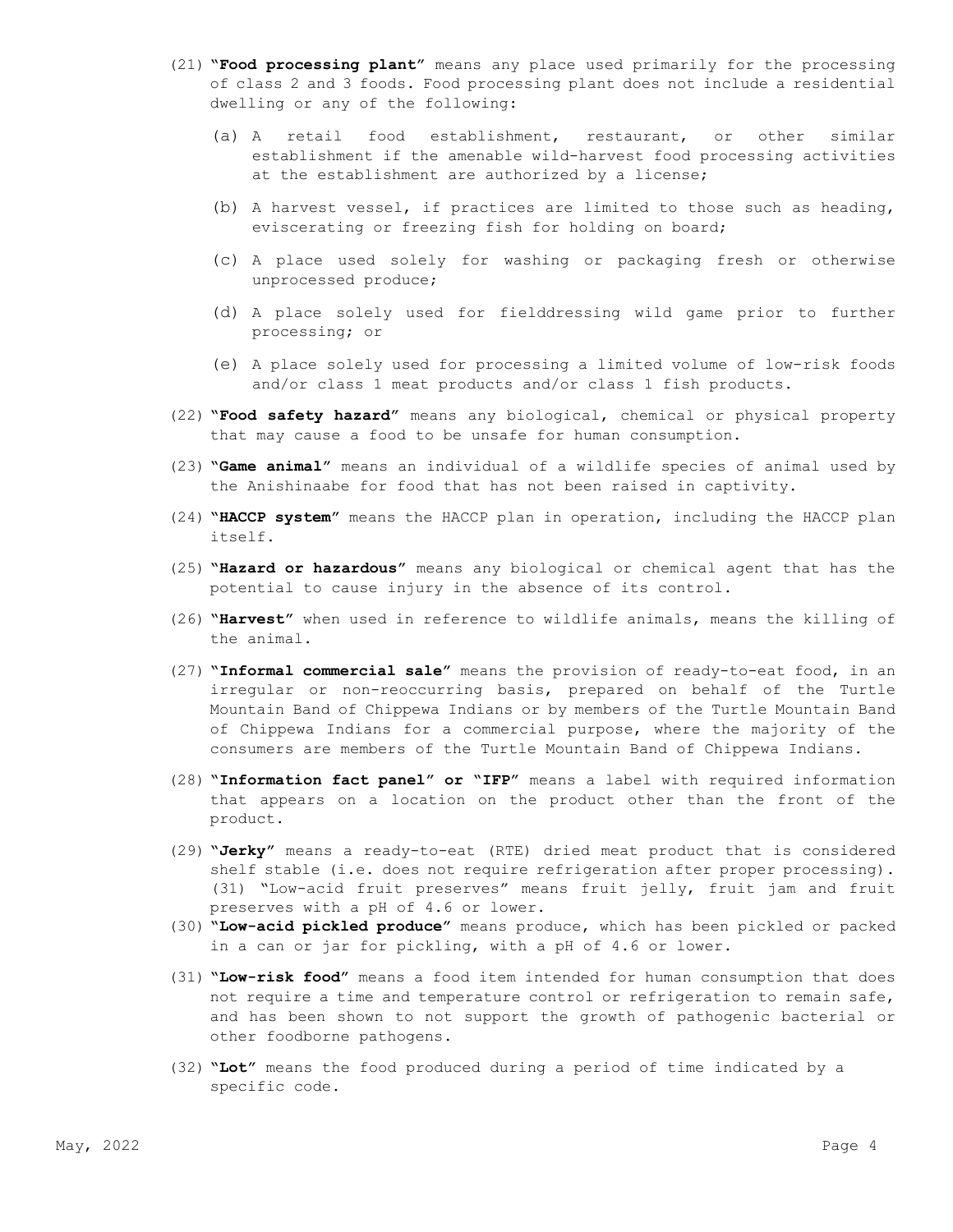- (33) **"Microorganism"** means yeasts, molds, bacteria, viruses, protozoa and microscopic parasites and includes species having public health significance.
- (34) **"Monitor"** means to conduct a planned sequence of observations or measurements to assess whether a process, point or procedure is under control and, when required, to produce an accurate record of the observation or measurement.
- (35) **"Package or packaging"** means to contain food within a bottle, can, carton, or secure wrapping.
- (36) **"Packing"** means placing food into a container other than packaging and also includes activities performed incidental to packing or re-packing a food (e.g. sorting, culling, grading and weighing or conveying incidental to packing or re-packing), but does not include any process that would transform the food from its raw, uncooked state.
- (37) **"Plant harvesting"** means the removal of raw wild plant matter or fungi from the place where it grows in order to prepare it for use as human food. Examples of plant harvesting include brushing off dirt from its surface, cooling, field coring, filtering, gathering, drying, parching, hulling, shelling, threshing, trimming off outer leaves and washing. Plant harvesting does not encompass activities that constitute processing.
- (38) **"Preventative measure"** means physical, chemical or other factors that can be used to control an identified food safety hazard.
- (39) **"Principal display panel" or "PDP"** means the part of the food label most likely to be displayed to the customer when the product is offered for sale, also refers to the front label on a product.
- (40) **"Process-monitoring instrument"** means an instrument or device used to indicate conditions during processing at a critical control point.
- (41) **"Processing"** means the manufacture or preparation of foods for sale through the process of canning, extracting, fermenting, distilling, pickling, freezing, baking, smoking, grinding, cutting, deboning, mixing, coating, stuffing, bottling, packaging or through any other treatment or preservation process. Processing does not include the following:
	- (a) Harvesting, transporting or storing wild foods or wild food products, without otherwise engaging in processing;
	- (b) Practices such as heading, eviscerating or freezing fish, and fielddressing animals, solely to prepare that fish or animal for transportation from the water or the field; or
	- (c) The operation of a retail food establishment.
- (42) **"Processor"** means any person engaged in the processing of food for sale or donation pursuant to this Title.
- (43) **"Produce"** means any fruit, vegetable or mushroom and includes tree nuts and herbs. A fruit is the edible reproductive body of a seed plant or tree nut (e.g. blueberry or hazelnut). A vegetable is the edible part of an herbaceous plant (e.g. fiddlehead fern or wild ramp) or the fleshy fruiting body of a mushroom (e.g. morel mushroom). Produce does not include food grains, such as wild rice and amaranth seeds.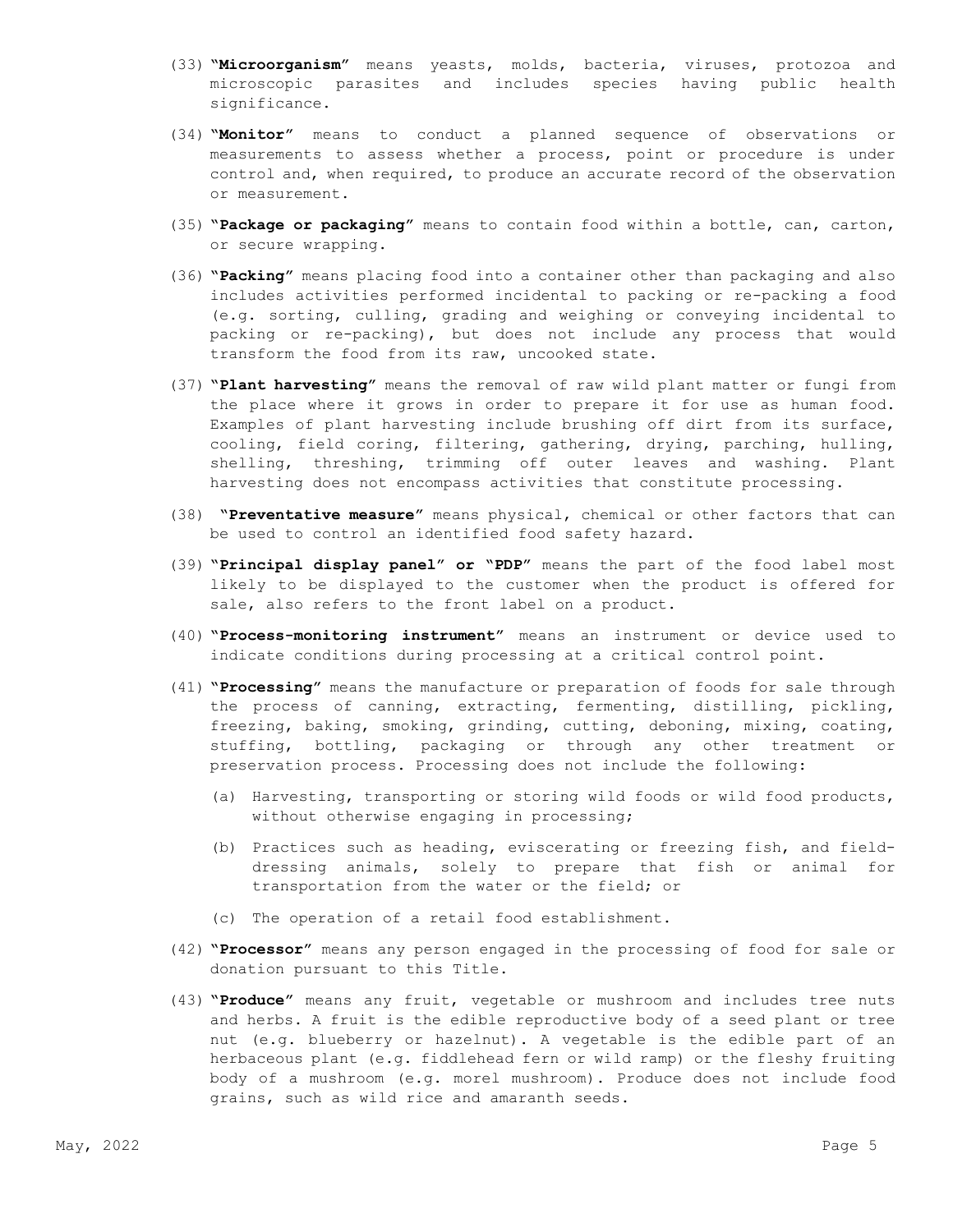- (44) **"Qualified small and very small business"** means a plant harvester that is subject to any of the requirements of Chapter 7 [Produce], and on a rolling basis, the average monetary value of the produce they sold during the last 3 years is no more than \$500,000, and the majority of sales are direct sales to consumers of the food; or restaurants, food service institutions or retail food establishments that are located:
	- (a) in the same state or Indian reservation as that the produce was harvested; or
	- (b) is located no more than 275 miles from the plant harvester's residence.
- (45) **"Raw plant material"** means an agricultural commodity in its raw or natural state, including all fruits, vegetables and mushrooms that are washed, brushed off or otherwise treated in the uncut natural form, and manoomin that is parched, threshed and sorted.
- (46) **"Ready-to-eat foods" or "RTE foods"** means foods that require no further processing prior to consumption.
- (47) **"Retail food establishment"** means a permanent unit or location within the exterior boundaries of the Turtle Mountain Reservation within which food is processed on site, or made available, intended for individual consumption, and where goods may be purchased by individuals or entities who are not members of any federally recognized Indian tribe. The term includes any such place whether consumption is on or off premises, including but not limited to the following:
	- (a) A restaurant or eating/drinking establishment;
	- (b) A market or grocery;
	- (c) A catering business;
	- (d) A bakery or confectionary; or
	- (e) A convenience store or gas station.
	- (f) Food Trucks/ food stands
- (48) **"Sanitize"** means to adequately treat cleaned surfaces by a process that is effective in destroying vegetative cells of microorganisms of public health significance, and in substantially reducing numbers of other undesirable microorganisms, but without adversely affecting the product or its safety for the consumer.
- (49) **"Sanitization"** means effective treatment by a process that provides enough accumulative heat or concentration of chemicals for enough time to reduce the count of microorganisms of public health significance to a safe level on clean surfaces, utensils and equipment.
- (50) **"Smoked or smoke-flavored fishery products"** means the finished food prepared by:
	- (a) Treating fish with salt (sodium chloride); and/or
	- (b) Subjecting it to the direct action of smoke from burning wood, sawdust or similar material and/or imparting to it the flavor by a means such as immersing it in a solution of wood smoke.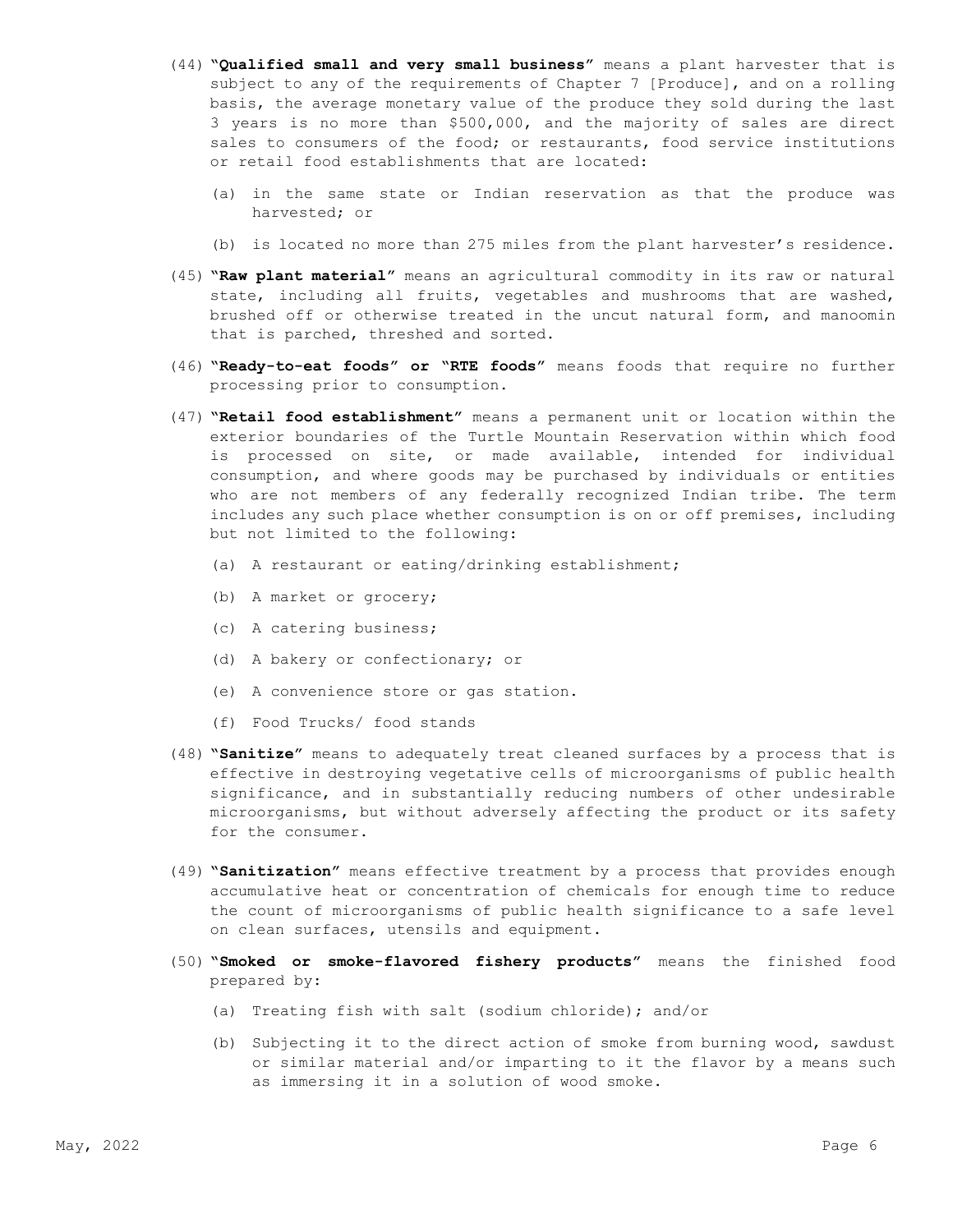- (51) **"Syrup"** means a liquid derived from sugar-rich tree sap, which is not less than 66 degrees Brix.
- (52) **"Sugar"** means a solid, grainy or viscous substance derived from sugar-rich tree sap, which was boiled beyond 66 degrees Brix and stirred.
- (53) **"Toxic"** means any substance which may have an adverse physiological effect on a person or persons, or land.
- (54) **"Traditional food"** means foods and beverages from pre-colonization times that are or have become part of the Anishinaabe diet and food ways.
- (55) **"Traditionally safe methods"** means a way of producing and/or preparing food using cultural practices specific to the Turtle Mountain Band of Chippewa Indians that have been proven to be safe over past generations.
- (56) **"Tribal mushroom harvester"** means a member of the TMBCI who harvests, picks or collects wild mushrooms for sale or donation as a class 1, 2 or 3 food.
- (57) **"Utensil"** means any implement used in the storage, preparation, transportation or service of food.
- (58) **"Vehicle"** means any van, truck, trailer, cab, bus, cycle, automobile, push cart, wagon or any other means of conveying food on land.
- (59) **"Wildlife Animal"** means an undomesticated mammal or bird found within freeranging populations within the TMBCI.

#### **Chapter 58.03 General Provisions**

#### **58.0301 Zhawenindiwag; Respect for Traditional Foods and Consumers**.

- (1) All individuals and entities harvesting and processing food pursuant to this Title shall handle that food in a respectful manner in order to prevent their adulteration and to remain consistent with our cultural traditions.
- (2) Only food which is amenable wild-harvest food may be donated or sold pursuant to this Title. No adulterated food may be donated or sold pursuant to this Title.

# **58.0302 Debwewin; Truth in Labeling.**

(1) All foods processed in accordance with this title shall be labeled in a truthful manner and not be labeled in a manner that is false or misleading. The information required to be displayed on labels as described in this subsection shall be prominently displayed in readable format, with letters and numbers measuring no less than one-sixteenth of an inch.

Section 58.0301 sets a general standard related to overall food safety. Keeping food safe requires individuals and entities to respect necessary food safety standards, many of which are contained in this code. TMBCI may have specific standards related to the manner in which various foods are harvested or processed.

(a) Wild rice shall not be labeled "natural wild rice" or "hand-harvested wild rice" unless the contents of the package consist entirely of handharvested wild rice and contain no mechanically-harvested wild rice or wild rice grown with the use of chemical fertilizers or herbicides.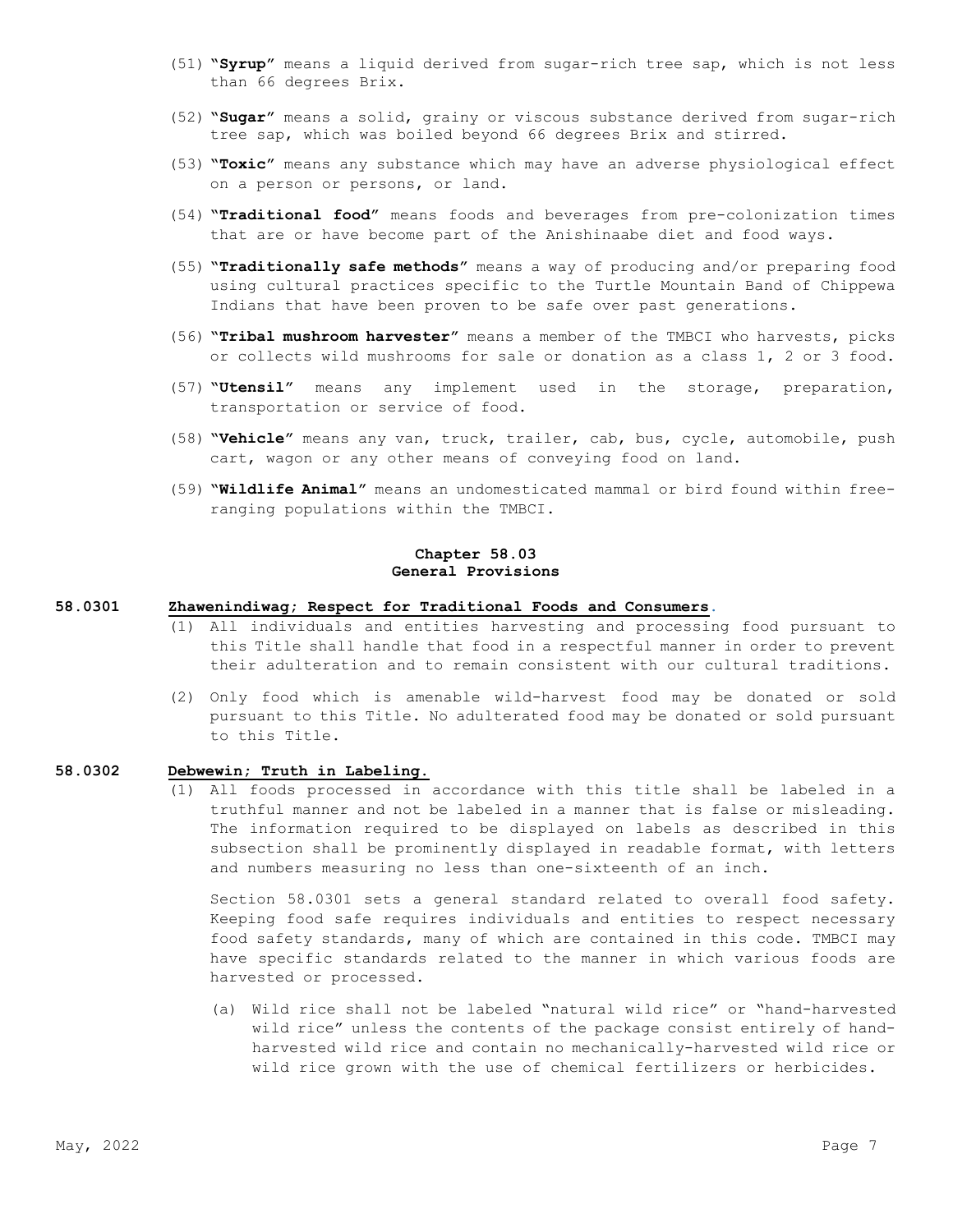- (b) Mushrooms shall be contained within packaging materials consistent with Sec.7.03(2), segregated by mushroom species, bearing a label containing the following information:
	- (i) Common name of mushroom species (e.g. "Morels"), followed by scientific name (e.g. Craterellus cornucopioides);
	- (ii) Harvester name and address;
	- (iii) The following consumer advisory, "WILD MUSHROOMS: CLEAN WELL AND COOK THOROUGHLY BEFORE CONSUMING"; and
	- (iv) Date of harvest.
- (2) Except for produce, all class 2 and 3 foods shall be labeled according to the regulations stated in the policy and procedures manual.

#### **58.0303 Food Additives**.

(1) Added Flavors. The label of a Class 2 or 3 food product to which spices or other natural flavors are added shall declare such flavors in the list of ingredients, as required, in order by weight, with the largest quantity listed first. (Please refer to food code policy and regulations for more information).

#### **58.0304 Personnel.**

(1) Each individual engaged in the harvesting of plants or animals intended as a class 1, 2 or 3 food, or the processing, packaging, packing, transporting or holding of food donated or sold pursuant to this Title (including temporary and seasonal personnel) or in the supervision thereof must complete all education, training, and experience necessary as stated in the food code policy and regulation manual.

#### **58.0305 Equipment and Utensils.**

(1) All equipment and utensils used in processing, packing or holding food sold or donated pursuant to this Title must be so designed, and of such material and workmanship, as to be adequately cleaned and sterilized through the application of sanitation SSOPs, HACCP plans or Harvest Safety Plans, as applicable. Refer to the Food Code policy and Regulation manual for detailed list of requirements for equipment and utensils.

## **58.0306 Handling of Inedible Food Byproducts.**

- (1) All inedible food bi-products shall be immediately separated from wholesome food products and placed into waste bins clearly marked as "CONDEMNED, NOT FOR USE AS FOOD," which are covered and disposed of at or before the close of the day upon which they were condemned. These waste bins shall not be used for any other purpose. Inedible fish and plant waste may be disposed of in an off-site composting facility, as appropriate.
- (2) Waste generated by any licensed facility or vendor must be regularly removed from the facility and grounds by a waste handler licensed to handle those waste products, or transported to a waste handling facility in a sanitary manner, with care taken to avoid the contamination of any food, or object or container that will come into contact with food.

#### **58.0307 Sanitation Control Procedures; Good Manufacturing Practices**.

May, 2022  $\,$  Page 8  $\,$ (1) Sanitation SOP. Each establishment licensed as a food processing plant (Sec. 58.0311), retail food establishment (Sec. 58.0312), and each facility of a class 1 meat vendor (Sec. 58.0509) or class 1 fish vendor (Sec. 50.0605), shall have and implement a written sanitation standard operating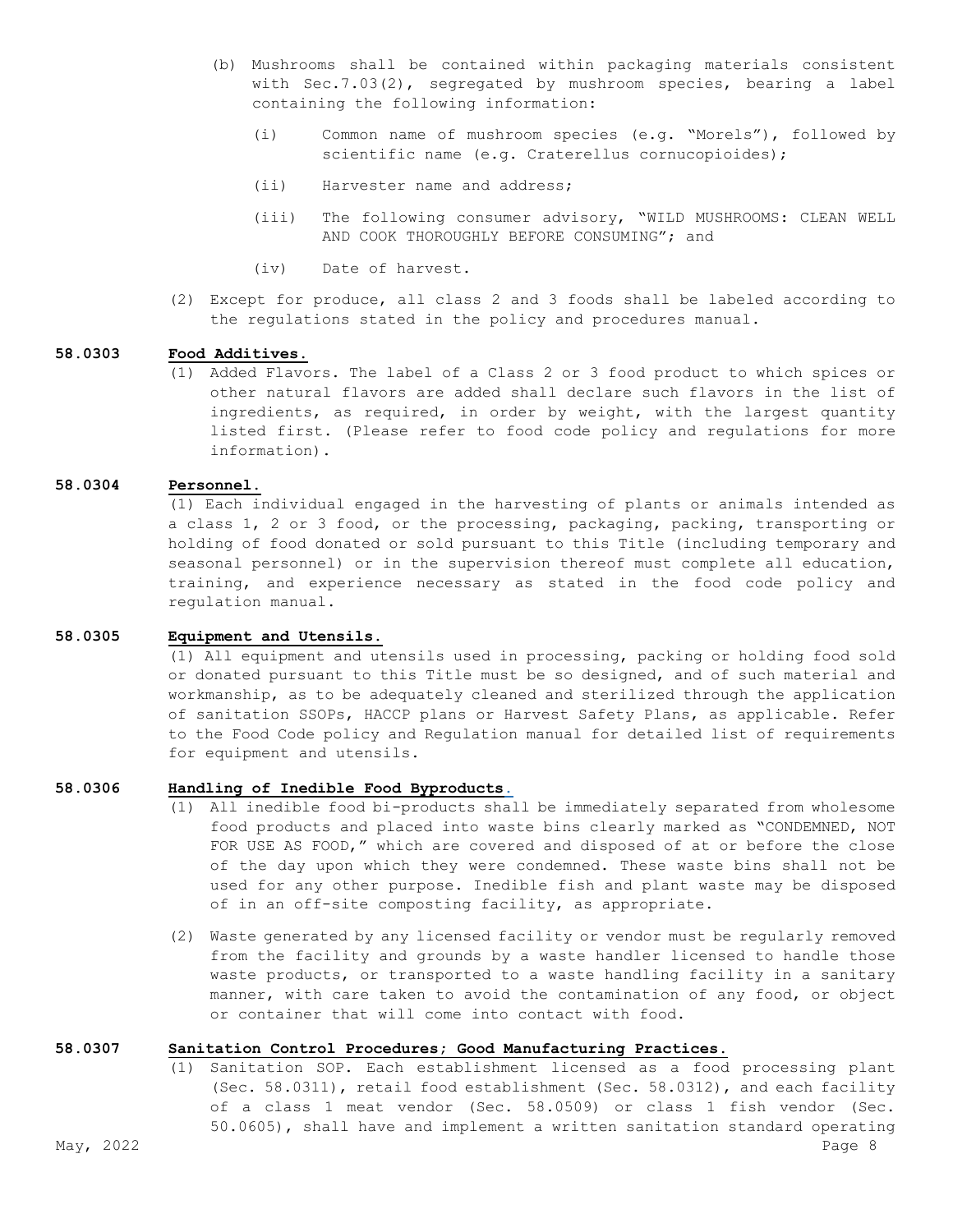procedure (herein referred to as SSOP) or similar document that is specific to each location (including mobile processing station) where food products are produced, stored and/or sold. The SSOP should specify how the establishment will meet those sanitation conditions and practices that are to be monitored in accordance the Food Code policy and regulation manual. The SSOP shall be signed and dated by the individual with overall authority in the establishment. This signature shall signify that the establishment will implement the SSOPs in accordance with the requirements set forth in subsection

(2) The SSOP shall be signed and dated upon initially implementing the SSOP and upon any modification to the SSOP.

# **58.0308 Variance.**

Operators, owners and agents in charge of a food processing plant, retail food establishment and class 1 meat vendors, class 1 fish vendors, low risk food vendors and non-exempt produce harvester may request from the TMBCI tribal licensing authority, a variance from requirements set forth in this Title. All variance requests must be written documents specifying:

- (1) The provisions that require a variance;
- (2) The reason for the request; and
- (3) Alternative procedures that will be employed in lieu of the standards in this Title.

In making decisions on variance requests, the TMBCI tribal licensing authority shall consider:

- (1) The type of foods that are handled within the food processing plant, retail food establishment or by that vendor;
- (2) The food safety risks associated with those foods; and
- (3) Whether the alternative procedures proposed are sufficiently protective of health and safety.

Procedures that are consistent with ways of producing and preparing foods using cultural practices specific to the Turtle Mountain Band of Chippewa Indians that have proven to be safe over past generations shall be eligible for the issuance of variances. If a variance is approved by the TMBCI tribal licensing authority, the decision shall be issued in writing, and dated. The requestor shall maintain a copy of the decision consistent with the schedules contained within Sec. 58.0309 [Recordkeeping].

#### **58.0309 Recordkeeping.**

(1) Sanitation Control Records. Each food processor, which is not exempt from Sec. 58.0307 [Sanitation Control Procedures], shall create and maintain sanitation control records that, at a minimum, document the sanitation monitoring and corrections as prescribed the Food Code policy and regulation manual.

#### **58.0310 Food Processing Plants**.

(1) General requirement. Each licensed food processing plant shall be maintained in a manner sufficient to prevent the creation of unsanitary conditions, to ensure that products produced are not adulterated, and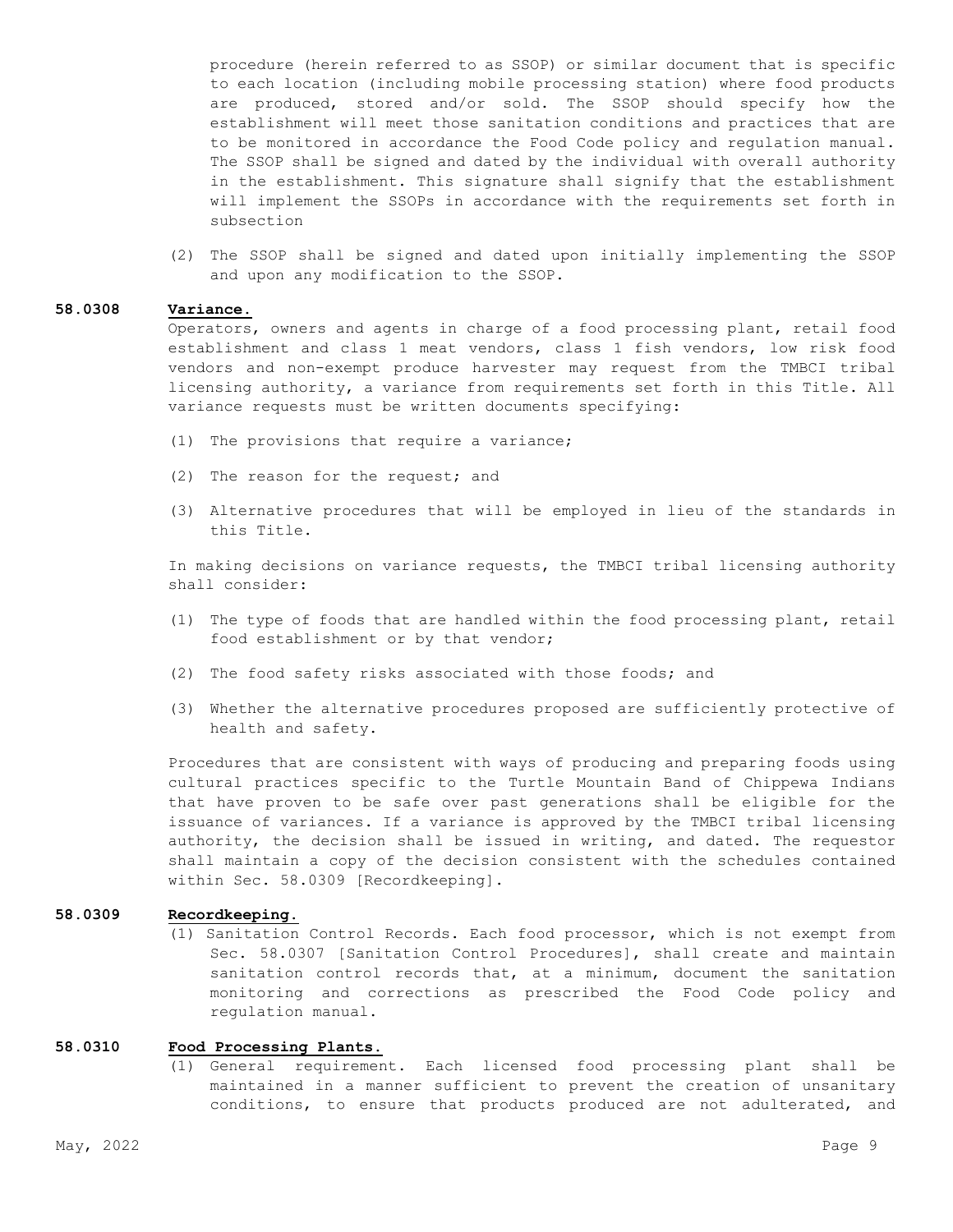consistent with the standards stated in the TMBCI Food Code Policy and Regulation Manual.

# **58.0311 Retail Food Establishments**.

- (1) A retail food vendor license is required for the retail sale of class 3 foods to individuals who are not members of a federally recognized Indian tribe, except that manoomin, maple syrup and maple sugar may be sold to any individual by a vendor who has not obtained a retail food vendor license.
- (2) No person or persons, corporation or firm shall operate a retail food establishment within the exterior boundaries of the Turtle Mountain Reservation either permanent or temporary without a valid, unsuspended, unrevoked retail food vendor license issued by the TMBCI tribal licensing authority. Only a person or persons, corporation or firm that complies with the requirements of this Section, and the applicable food code pertaining to retail food establishments, shall be entitled to receive and retain a retail food vendor license. The valid license shall be prominently displayed in every retail food establishment.
- (3) All retail food establishments must meet the general requirements of the [current FDA Food Code].
- (4) The TMBCI tribal licensing authority shall issue a retail food vendor license following receipt of any required fees, inspection of the premises and assurances from the tribal inspector that the applicant has met the conditions required for a satisfactory score pursuant to the Federal Food Code Guidelines with the Hazard Analysis Critical Control Point, Techniques of Quality Control.
- (5) Retail food vendor licenses shall be issued by the TMBCI tribal licensing authority for a 12-month period. Retail establishments selling class 3 foods in operation at the time that this Title is enacted, shall have 6 months to obtain a valid retail food establishment license.
- (6) Inspections.
	- (a) Inspections of food service premises by the TMBCI tribal licensing authority shall occur twice a year.
	- (b) At any time during the term of the license, either upon receipt of a complaint or upon its own volition, the TMBCI tribal licensing authority may conduct an unscheduled inspection of a vendor's food preparation site. Any reinspection conducted as a result of a prior violation of applicable law will result in an additional fee to the establishment and satisfactory action must be taken to cure the violation.

#### **58.0312 Enforcement.**

- (1) Strict compliance with the specific laws found in this Title and any other applicable standards are required to protect the public health, safety and welfare.
- (2) License Required. Operating a business which engages in the processing, distribution or sale of amenable wild-harvest food, which requires a specific license as listed below, without a valid, unrevoked and unsuspended license issued by the TMBCI tribal licensing authority within the exterior boundaries of the Turtle Mountain Reservation is strictly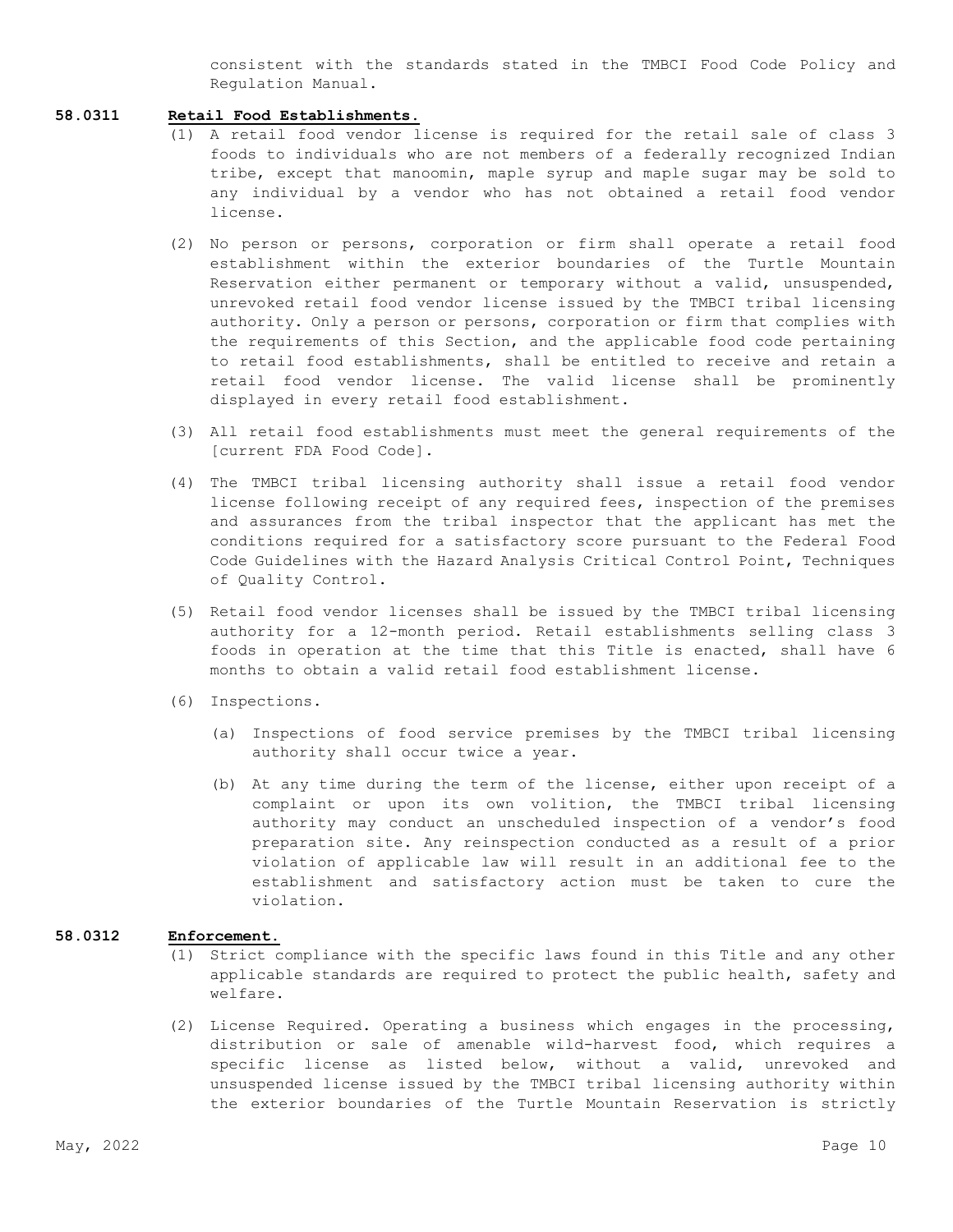prohibited and will result in a fine and/or suspension of the right to operate, sell or receive amenable wild-harvested food:

- (a) Food processing plant (Sec. 58.0310);
- (b) Retail food establishment (Sec. 58.0311);
- (c) Class 1 meat vendor (Sec. 58.0503);
- (d) Class 1 fish vendor (Sec. 58.0601);
- (e) Non-exempt produce harvester (Sec. 58.0701); and
- (f) Low risk food vendor (Sec. 58.0801).
- (3) The owner, operator or agent in charge of a facility listed in subs. (2)(a) -(f), above, shall submit a registration application to the TMBCI tribal licensing authority on the prescribed form. The TMBCI tribal licensing authority shall compile and maintain an up-to-date list of facilities and vendors that are registered under this Title.
- (4) Each registration form shall contain the information necessary to notify the TMBCI tribal licensing authority of the name and address of each facility at which, and all trade names under which, the registrant conducts business, the email address and phone numbers for the contact person of the facility, and the general food category of the foods processed, packed or held at such facility. The registration form shall contain an assurance that the TMBCI tribal licensing authority will be permitted to inspect such facilities at the times and in the same manner as permitted by Section 704 of the Food, Drug and Cosmetic Act. The registrant shall notify the TMBCI tribal licensing authority in a timely manner of changes to such information.
- (5) All facilities required to be registered pursuant to this Section shall have six (6) months from the date of adoption of this Title to become compliant. During the period beginning on October 1 and ending on December 31 of each even-numbered year, a registrant that has submitted a registration form under subsection (4), above, shall submit to the TMBCI tribal licensing authority a renewal registration containing the information described in subsection (3), above.
- (6) A food production or distribution license will be suspended by the TMBCI tribal licensing authority and the operation closed down if the licensee is non-compliant with any applicable requirement of this Title, any other applicable law or regulation, or for any other reason related to the protection of the community's public health, safety or welfare.
- (7) Failure to pass an inspection conducted by the TMBCI tribal licensing authority will be cause for a penalty, revocation or suspension of the license.
- (8) The TMBCI tribal licensing authority may close down an operation immediately on an emergency basis upon evidence of an imminent or serious health or safety threat to the community.
- (9) Holding order.
	- (a) The TMBCI tribal licensing authority may issue a holding order preventing the sale or movement of any food if reasonable grounds exist to suspect that the food is adulterated or misbranded, or otherwise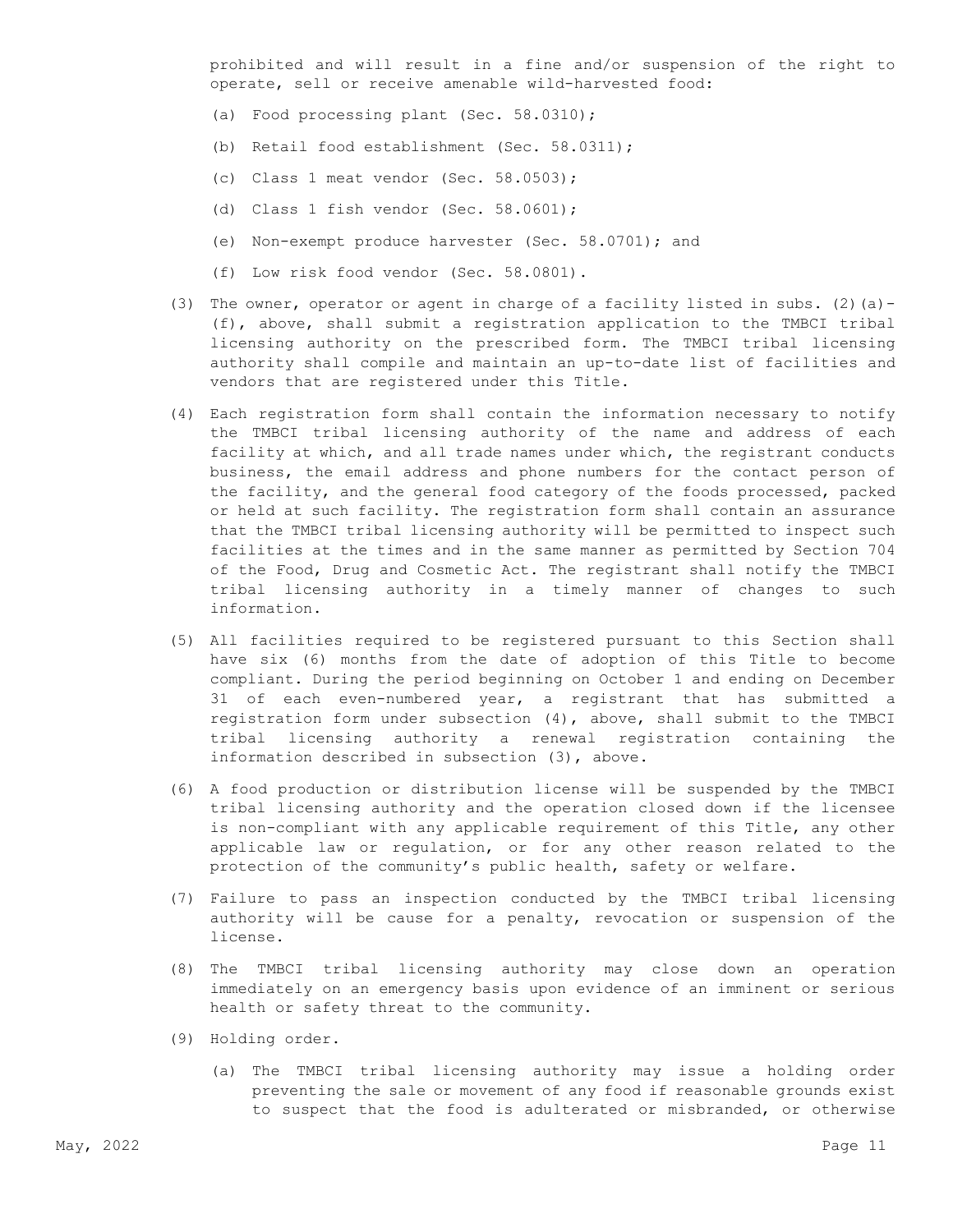fails to meet the standards set forth in this Title. The TMBCI tribal licensing authority may issue a holding order pending further examination or analysis to determine whether the food is adulterated or misbranded, or otherwise fails to meet the standards set forth in this Title.

- (b) The TMBCI tribal licensing authority shall serve a holding order by delivering it to the owner or custodian of the food, or by placing a copy in a conspicuous place on or near the food products.
- (c) A holding order remains in effect for 14 days unless it is withdrawn. A holding order may be extended by 14 days by re-issuing and serving the re-issued holding order in subsection (b), above.
- (d) No person may sell, move or alter any food under holding order, except with the written permission of the TMBCI tribal licensing authority. The TMBCI tribal licensing authority may authorize the owner or custodian to take corrective action.
- (e) The TMBCI tribal licensing authority may release a holding order if the TMBCI tribal licensing authority finds that the suspect product is not adulterated or misbranded, or that the violation has been corrected.
- (10) Condemnation Order.
	- (a) If the TMBCI tribal licensing authority finds that food is adulterated, misbranded, or a class 2 or 3 meat product is not derived from a carcass that passed inspection pursuant to Sec. 5.05 [Post-Mortem Inspection], the TMBCI tribal licensing authority may order the owner or custodian to do any of the following:
		- (i) Correct the violation within a reasonable time period in a manner specified by the TMBCI tribal licensing authority in writing.
		- (ii) Dispose of the product, in a manner specified by the TMBCI tribal licensing authority in writing. The product may be ordered disposed if a violation cannot be corrected, or if the owner or custodian fails to correct the violation in the time period specified in subsection (i), above.
	- (b) The TMBCI tribal licensing authority shall serve an order under subsection (a), above, by delivering a copy of the order to the owner or custodian of the food, or by placing a copy in a conspicuous place on or near the food product. An order takes place when served.
	- (c) No person may sell, move or alter any food covered by a condemnation order, except as directed by the TMBCI tribal licensing authority.
- (11) The TMBCI tribal licensing authority may order a person to correct a violation of this Title, and may specify a deadline for correcting the violation.
- (12) The TMBCI tribal licensing authority may issue an order prohibiting the use of unsanitary facilities, equipment or utensils that may contaminate class 1, 2 or 3 food. The TMBCI tribal licensing authority may issue an order under this subsection by applying a "REJECTED" tag to the facilities, equipment or utensils. A person may not use those facilities, equipment or utensils until the violation is corrected and the order is withdrawn.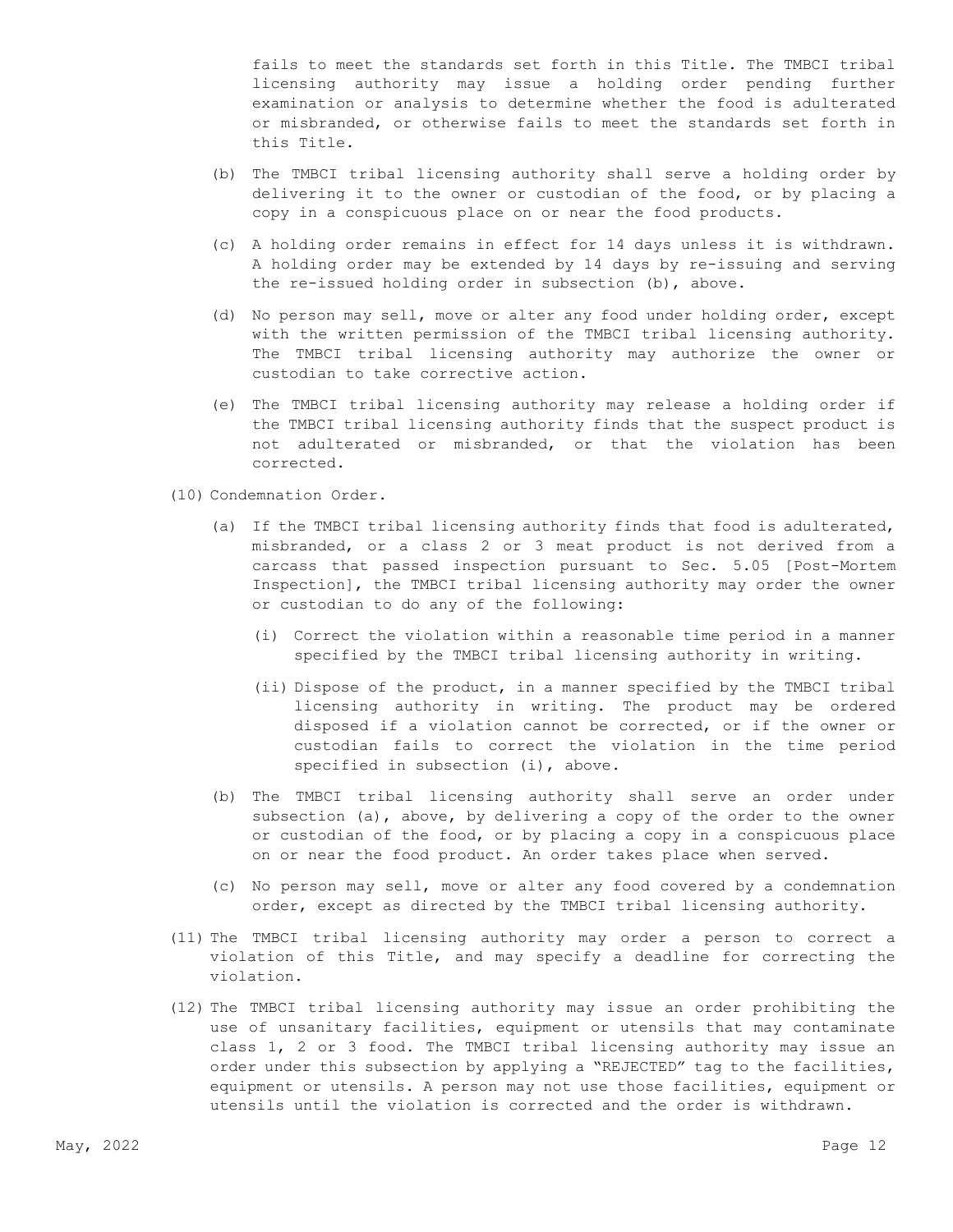- (13) Any food processing plant, retail food establishment, or facility of a class 1 meat vendor, class 1 fish vendor, low risk food vendor or nonexempt produce harvester that has been closed down by the TMBCI tribal licensing authority due to evidence of a serious health or safety threat must provide evidence of satisfactorily corrected compliance to the TMBCI tribal licensing authority prior to being reopened for business.
	- (a) Any food production or distribution establishment that has been closed due to a violation of the applicable law must be re-inspected by the TMBCI tribal licensing authority at the vendor's cost with a resulting satisfactory inspection pursuant to the applicable standards contained in this Title and any other standards that apply to the operations.
	- (b) Any food production or distribution establishment that has been ordered closed, may only receive a probationary license for six months upon evidence of satisfactory compliance with applicable sections of this Title and any other standards that apply to the operations.
	- (c) After six months of compliance with applicable sections of this Title and any other standards that apply to the operations, as determined by the TMBCI tribal licensing authority, the licensee may apply to receive an annual license.
	- (d) Any food production or distribution establishment operator who violates any provision of this Title, upon conviction, shall forfeit not less than \$5.00 nor more than \$500.00, together with the costs of prosecution. In default of payment of such forfeitures and costs, the food production or distribution establishment shall be closed down or remain closed until such forfeitures and costs are paid and all other areas of non-compliance with this Title or other applicable standards have been cured.
- (14) Appeals.
	- (a) Parties who disagree with the decisions of the TMBCI tribal licensing authority regarding issues of licensing or inspections may appeal to the TMBCI Court (b) Hearings will be conducted according to [the Rules of Civil Procedure] as established by Title 18.

## **58.0314 Prohibited Practices.**

- (1) Process or sell, as a class 1, 2 or 3 food, any adulterated or food labeled inconsistent with Sec. 3.02 [Debwewin; Truth in Labeling].
- (2) Process, store, handle, transport or sell any class 1, 2, or 3 food under conditions that may render the food adulterated.
- (3) Make any false, deceptive or misleading statement, when submitting a Harvester Certificate of Guarantee related to any of the following:
	- (a) The time, date or location of harvest;
	- (b) The condition of a wildlife animal prior to being killed; or
	- (c) The manner in which a wildlife animal carcass, fish, plant or fungus was transported, processed or stored.
- (4) Obstruct an official of the TMBCI tribal licensing authority performing their duties. Obstruction includes any of the following:
	- (a) Physical interference.
	- (b) Verbal or physical assault or abuse.
	- (c) Threatening behavior or communications.
	- (d) Refusal to carry out legitimate directives.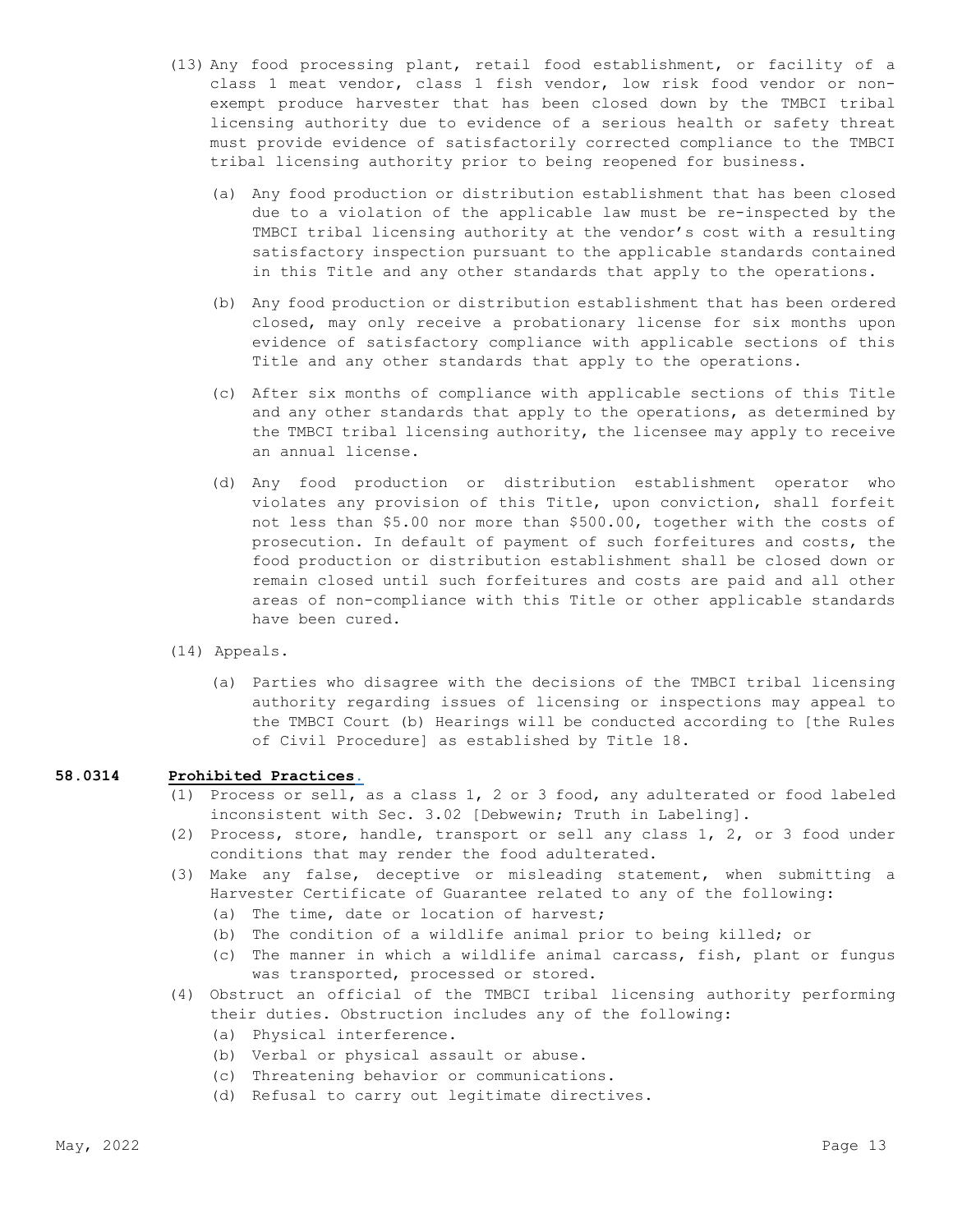- (e) Intentional acts that impede the full, effective and efficient performance of the official's duties.
- (f) Concealing records, ingredients, food, labels, packaging materials or other items that may be inspected pursuant to Sec. 3.13 [Enforcement].
- (5) Wrongfully alter, deface or remove a tribal tag, legend or mark applied under this Title.

## **Chapter 58.04 Hazard Analysis Critical Control Point**

#### **58.0401 Hazard Analysis Critical Control Point (HACCP) Plan.**

- (1) Every food processing plant, class 1 meat vendor and class 1 fish vendor shall conduct, or have conducted for it or them, a hazard analysis to determine whether there are food safety hazards that are reasonably likely to occur for each kind of raw and finished food product processed by that facility and to identify the preventative measures that the processor can apply to control those hazards. Such food safety hazards can be introduced both within and outside the processing plant environment, including food safety hazards that can occur before, during and after entry into the food processing environment. A food safety hazard that is reasonably likely to occur is one for which a prudent processor would establish controls because experience, illness, data, scientific reports or other information provide a basis to conclude that there is a reasonable possibility that the hazard will occur in the particular type of product being processed, in absence of those controls.
- (2) The HACCP Plan. Every food processing plant, class 1 meat vendor and class 1 fish vendor shall have, and implement, a written HACCP plan whenever a hazard analysis reveals one or more food safety hazards that are reasonably likely to occur, as described in Sec. 4.01(1). See the TMBCI Food Code Policy and Regulation Manual for specific minimum requirements.

#### **58.0402 Corrective Actions**.

(1) Whenever a deviation from a critical limit occurs, a processor shall take corrective action by following the procedures stated in the TMBCI Food Code Policy and Regulation Manual.

# **58.0403 Verification.**

(1) Overall verification. Every processor shall verify that the HACCP plan is adequate to control food safety hazards that are reasonably likely to occur, and that the plan is being effectively implemented as stated in the TMBCI Food Code Policy and Regulation Manual.

#### **58.0404 Records**.

(1) General requirements. All records required by this part shall refer to the TMBCI Food Code Policy and Regulation Manual.

## **58.0405 Training on HACCP**.

(1) At a minimum, the following functions shall be performed by an individual who has successfully completed training in the application of HACCP principles to treaty harvested food product processing at least equivalent to that received under standardized curriculum recognized as adequate by the TMBCI tribal licensing authority or who is otherwise qualified through job experience to perform these functions; the individual need not be an employee of the establishment. Job experience will qualify an individual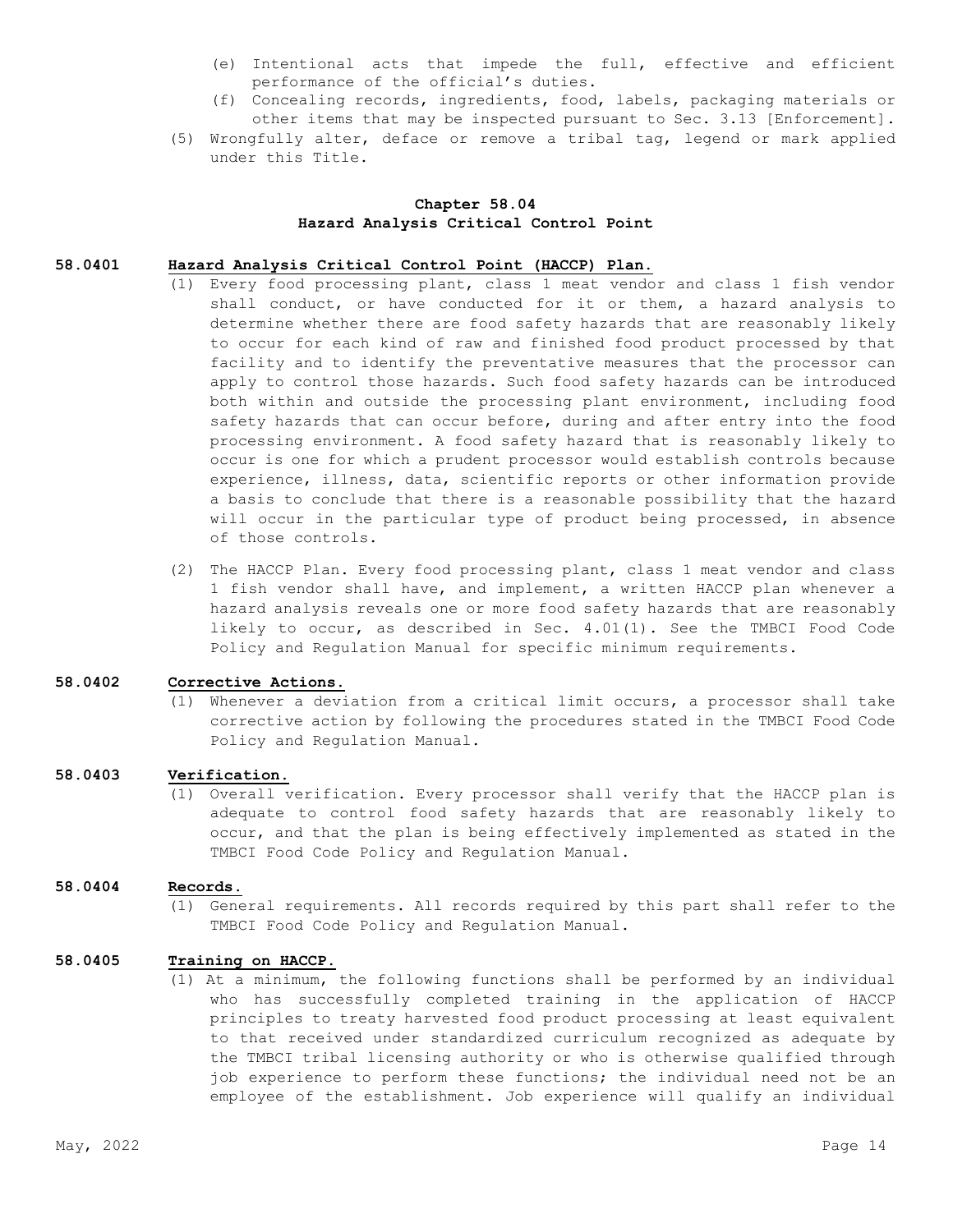to perform these functions if it has provided knowledge at least equivalent to that provided through the standardized curriculum.

# **Chapter 58.05 Meat**

#### **58.0501 Harvesting Wildlife Animals for Processing as a Class 1, 2, and 3 Foods.**

- (1) Only those wildlife animals who are healthy and alive at the time they are harvested, and whose carcasses do not exhibit any signs of injury or disease which pose a risk to human health, shall be suitable for processing for pursuant to this Title. Compliance with Chapter 4 [Hazard Analysis Critical Control Point] is not required for the harvesting and handling wildlife animals outside of tribally-licensed food processing plants; however, wildlife animal carcasses which are not accompanied by a complete Harvester Certificate of Guarantee, signed by the harvester and certifying compliance with all applicable subsections of Sec. 5.01 to 5.04, may not be sold or donated pursuant to this Title.
- (2) No member shall hunt wildlife animals for sale as a class 1, 2 or 3 food unless the outdoor air temperature in the tribal deer management unit within which the animal is killed, is 41° Celsius or cooler, when the animal is slaughtered and field-dressed.
- (4) If a wildlife animal is harvested or killed by the use of a firearm, only nontoxic ammunition may be used. Only small game animals may be harvested or killed with projectile shot (pellets).
- (5) Harvesters shall comply with all applicable tribal conservation code provisions, including Title 35 Fish and Game Code. The Harvester Certificate of Guarantee for each wildlife animal sold or donated pursuant to this Title shall reference the sequence of numbers, symbols and/or letters listed on the commercial harvest tag, carcass tag or other registration document, as applicable. The harvester shall also document the following on the Harvester Certificate of Guarantee:
	- (a) The date, time of location of the kill;
	- (b) The ambient air temperature at the time of killing, or the range of temperatures in the 24-hour period between trap checks, as applicable, and the ambient air temperature while field dressing;
	- (c) The manner of killing (i.e. "killed by gunshot wound to the upper right shoulder.");
	- (d) Type of ammunition, or type of killing trap, used.
- (6) Harvesters shall comply with any requirement of the TMBCI tribal natural resources department and/or [tribal licensing authority] to collect and submit samples of tissue from the carcass for disease testing.

## **58.0502 Small Game Animal Harvesting.**

(1) No member shall hunt or trap any small game animals for sale or donation as class 1, 2 or 3 food unless a harvest season is listed for the animal in the TMBCI Turtle Mountain Band of Chippewa's Title 35, Tribal Fish and Game Code however, food derived from the following species shall not be considered amenable wild-harvest food: bobcat, coyote, grey fox and red fox. Food containing the meat of migratory birds may not be sold.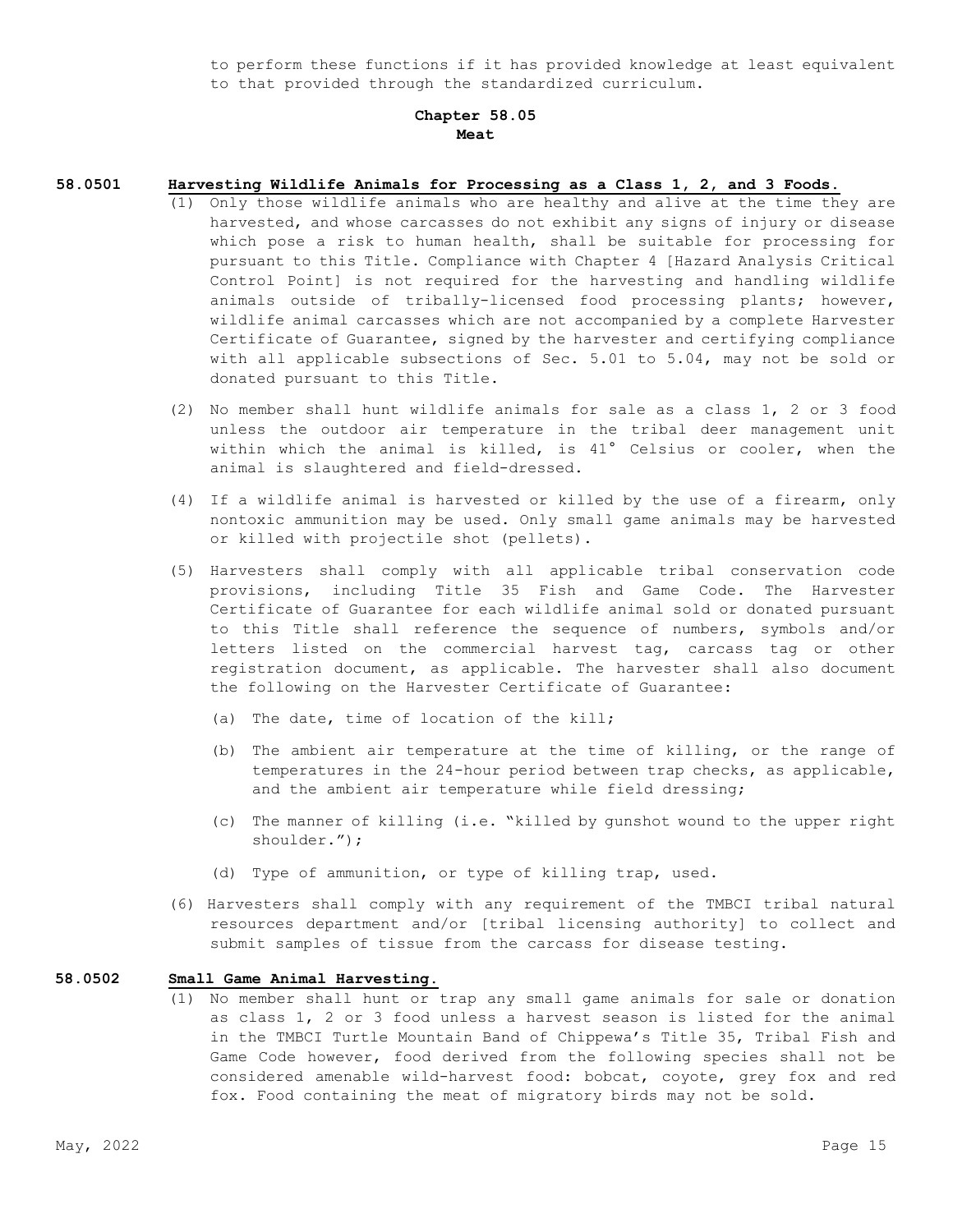#### **58.0503 Class 1 Meat Products.**

- (1) Class 1 meat products are limited to fresh and frozen cuts of meat that have not been ground. Chapter 4 [Hazard Analysis Critical Control Point] apply to the production of all Class 1 meat products.
- (2) A valid class 1 meat vendor license issued by the Turtle Mountain Band of Chippewa is required to produce class 1 meat products outside of a triballylicensed food processing plant. Class 1 meat vendor licenses shall be issued upon the submission of complete applications and satisfactory inspections, if inspection is required. Class 1 meat vendor licenses may be revoked or suspended for non-compliance with the standards set forth within this Chapter. The TMBCI tribal licensing authority may refuse to issue a class 1 meat vendor license to an individual with ownership or management interest in an operation which has been subject to any serious, or ongoing or unresolved violations of this Chapter. An application for a class 1 meat vendor permit must be submitted to the TMBCI tribal licensing authority annually, for each physical location and mobile processing unit used to process meat as a Class 1 food, containing the following information:
	- (a) The name of the food producer and mailing address;
	- (b) Physical address of the facility or residence used to process the meat;
	- (c) A statement agreeing to comply with the requirements and standards set forth in this Chapter, including any required inspections required by the TMBCI tribal licensing authority; and
	- (d) Payment of required fees.
- (3) Inspections
	- (a) An annual inspection is required for all facilities used to process and package class 1 meat.
	- (b) The TMBCI tribal regulatory agency may inspect facilities licensed to process and package class 1 meat upon a reasonable belief that the operation is in violation of the requirements contained in this chapter or in response to a public health emergency (e.g. such as a foodborne illness outbreak associated with the consumption of foods produced by the operation).
	- (c) Inspections may include a walk-through of the premises used for the cleaning and sanitizing of surfaces, tools and equipment, for processing and packaging cuts of meat and storage areas, and review of the facility's records. Additionally, during the inspection, the vendor must demonstrate an understanding of the applicable food safety standards and the capacity to comply with those standards.

#### **58.0504 Class 2 and 3 Meat Products.**

- (1) Class 2 meat products are limited to fresh and frozen cuts of meat, and fresh and frozen ground meat. The provisions of Sec. 3.11 [Food Processing Plants] and Chapter 4 [Hazard Analysis Critical Control Point] apply to the production of all Class 2 meat products.
- (2) Class 3 meat products are limited to fresh and frozen cuts of meat, fresh and frozen ground meat and dehydrated meat products. The provisions of Sec. 3.11 [Food Processing Plants] and Chapter 4 [Hazard Analysis Critical Control Point] apply to the production of all Class 3 meat products.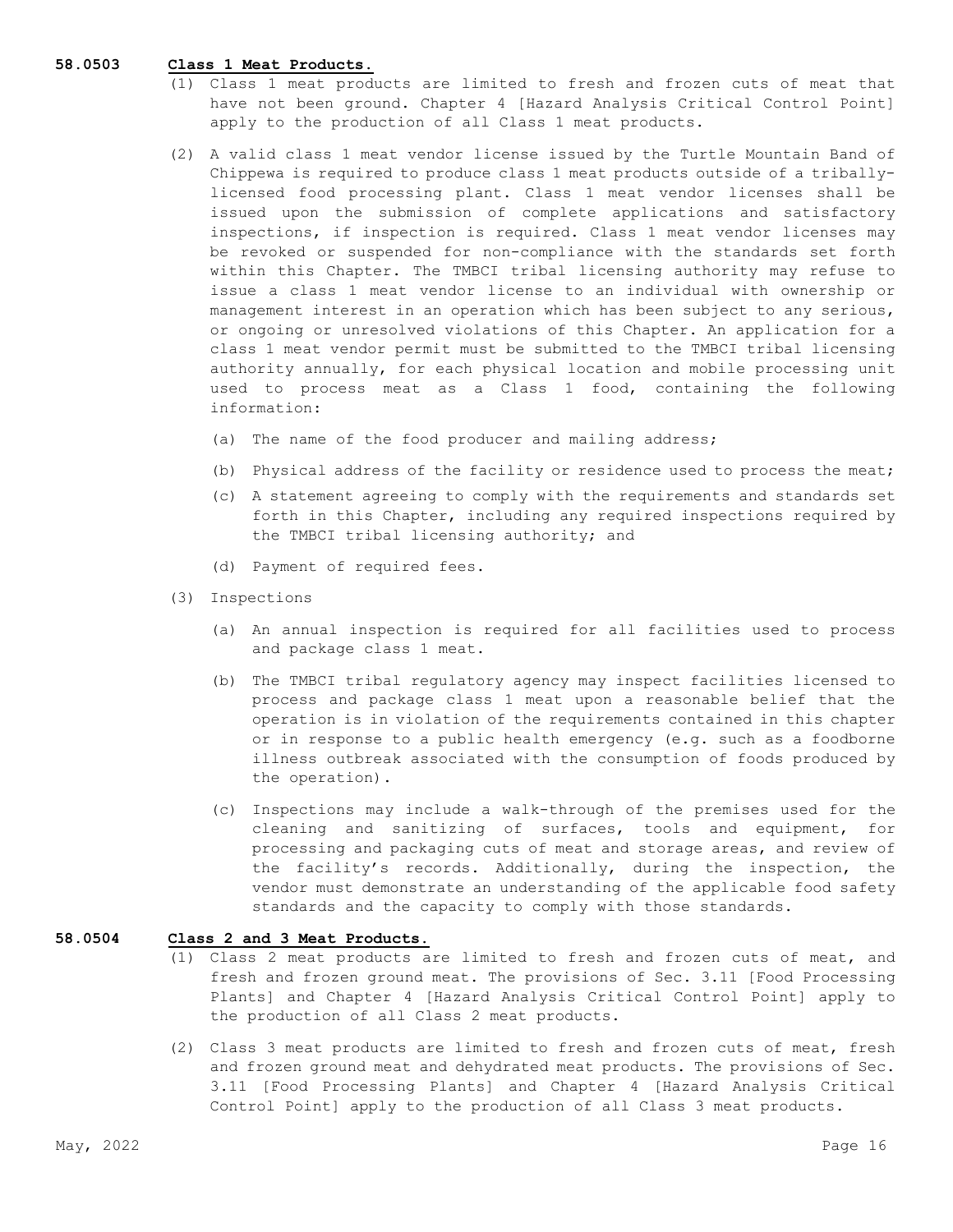- (3) Licensed food processing plants shall make and retain records related to meat from an animal processed by the facility for human consumption, which shall be retained pursuant to Sec. 58.0309 [Recordkeeping]. The record shall include the following:
	- (a) The date and time the animal was harvested;
	- (b) The date and time the animal was processed
	- (c) The type and amount of meat processed, the disposition of that meat, and any lot number or other identifier created for that meat;
	- (d) The Harvester Certificate of Guarantee; and
	- (e) Any other information required by the TMBCI tribal licensing authority.
- (4) All establishments which produce class 2 and 3 meat products shall create a written recall plan to protect the public from products that may cause health problems or possible death. Written recall plans must include the following:
	- (a) Identification of recall personnel, with their roles and responsibilities specified.
	- (b) Detailed specification of the procedures that will take place.
	- (c) Evaluation of the health hazards as identified in the establishment's HACCP plans.
	- (d) Scope of the recall (dependent on the type of product and risks involved).
	- (e) Depth of the recall (dependent on the degree of hazard, extent of distribution and the amount of product distributed).
	- (f) Recall communication plan, including notification of retail and other establishments distributing the product.
	- (g) Public notification.
	- (h) Effectiveness checks to ensure that retail and other establishments took the appropriate action.
	- (i) Returned product control and disposition.
	- (j) Recall simulations conducted periodically by the establishment.

# **Chapter 58.06 Fish**

#### **58.0601 Receipt and Processing of Freshly Harvested Fish.**

- (1) Each lot of raw, unfrozen fish received by a food processing plant, and prior to beginning any processing, shall be inspected prior to being received by the food processing plant to ensure that the product is fresh and wholesome, and arrives consistent with one or more of the following:
	- (a) Accompanied by transportation records that show that the product was held at or below an ambient or internal temperature of 38°F or below throughout transit; or
	- (b) Completely surrounded by ice at the time of delivery; or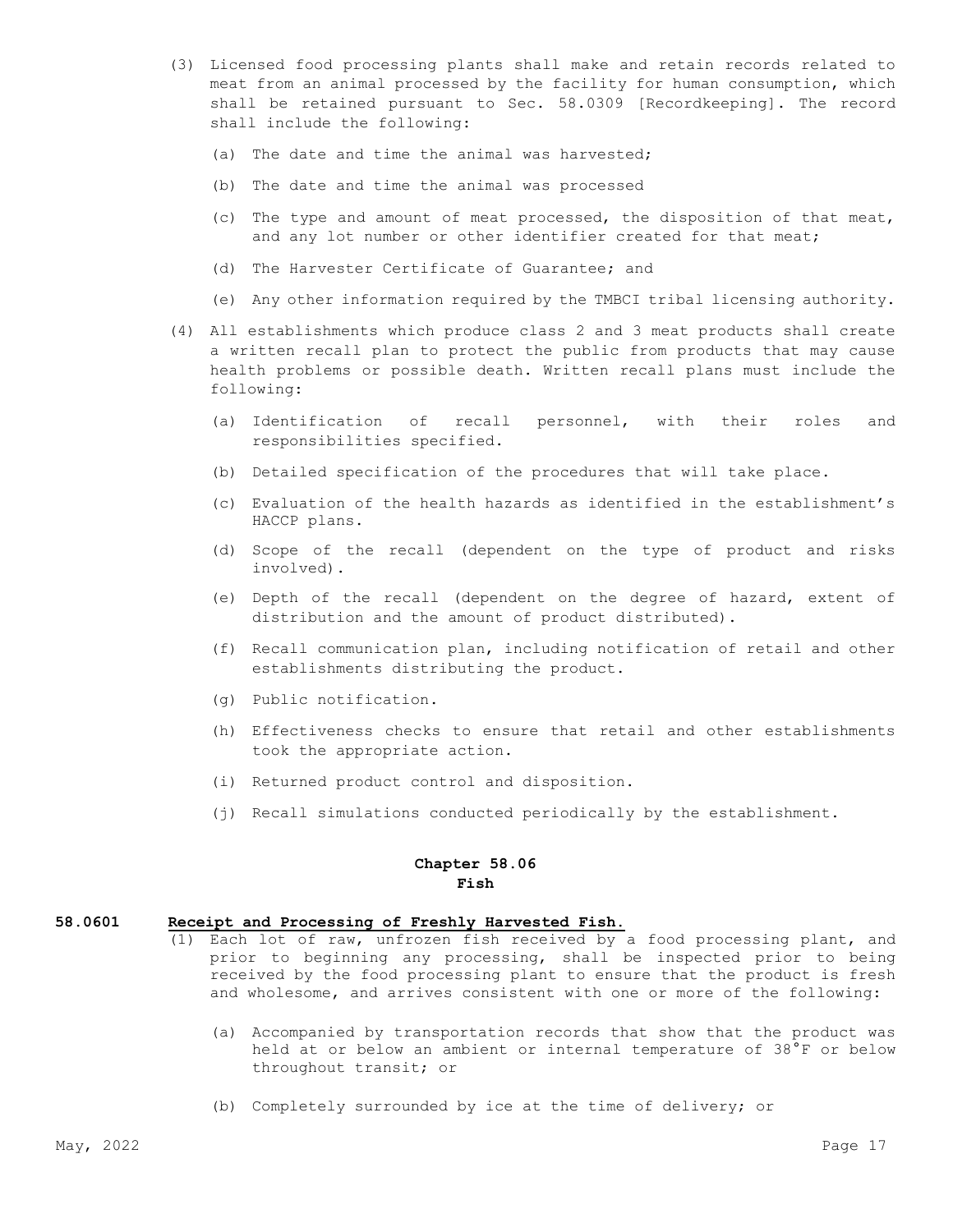- (c) Delivered under a sufficient quantity of chemical cooling media that remain frozen, have kept the product at an internal temperature of 38°F or below throughout transit, and the internal temperature of the product at the time of delivery is 38°F or below; or
- (d) Delivered refrigerated with a transit time of 4 hours or less, verified by transportation records, and the internal temperature of the product at the time of delivery is 38°F or less.
- (2) Only fish accompanied by proof of legal harvest shall be received by a food processing plant. For Class 1 fish products, produced outside of a fish processing plant, the processor shall receive proof of legal harvest. These records shall be maintained by the processor consistent with the schedules set forth in Sec. 3.10 [Recordkeeping].
- (3) All fish sold to anyone, donated to a tribal government program or school, or transferred to a food processing plant shall be accompanied by a Harvester Certificate of Guarantee documenting the waterbody of harvest. Fish harvested from water bodies with mercury do not eat consumption guidance published by the Great Lakes Indian Fish and Wildlife Commission for pregnant women, women of childbearing age and children under 15 years of age, for that species of fish, may not be sold, donated or received by a food processing plant.

# **Chapter 58.07**

# **Produce**

# **58.0701 General Provisions.**

(1) All personnel engaged in activities that involve the handling of produce sold or donated pursuant to this Title shall be in the TMBCI Policy and Regulations.

## **Chapter 58.08 Low-Risk Foods**

# **58.0801 General Provisions.**

- (1) This chapter applies to the production of low-risk foods. Low-risk foods are foods that carry a lower risk of food-borne pathogens and can be safely produced outside of tribally-licensed food processing plants. A nonexclusive list of low-risk foods includes: manoomin (wild rice) and manoomin flours, low-acid fruit preserves, low-acid pickled produce, dried teas or dried tea blends, dried fruit (excepting melons), candy, syrups and sugar made from tree sap.
- (2) A valid low-risk food vendor license issued by the Turtle Mountain Band of Chippewa Indians is required for the production of low-risk foods produced outside of a tribally-licensed food processing plant, except that Class 1 manoomin and Class 1 syrup and sugar may be processed without a low-risk food vendor license. Low-risk food vendor licenses shall be issued upon the submission of complete applications and satisfactory inspection. Lowrisk food vendor licenses may be revoked or suspended for non-compliance with the standards set forth within this Chapter. The TMBCI tribal licensing authority may refuse to issue a low-risk food vendor license to an individual with ownership or management interest in an operation which has been subject to any serious, or ongoing or unresolved violations of any applicable portions of this Title. An application for a low-risk food vendor permit must be submitted to the TMBCI tribal licensing authority annually, for each physical location used to produce a low-risk food,